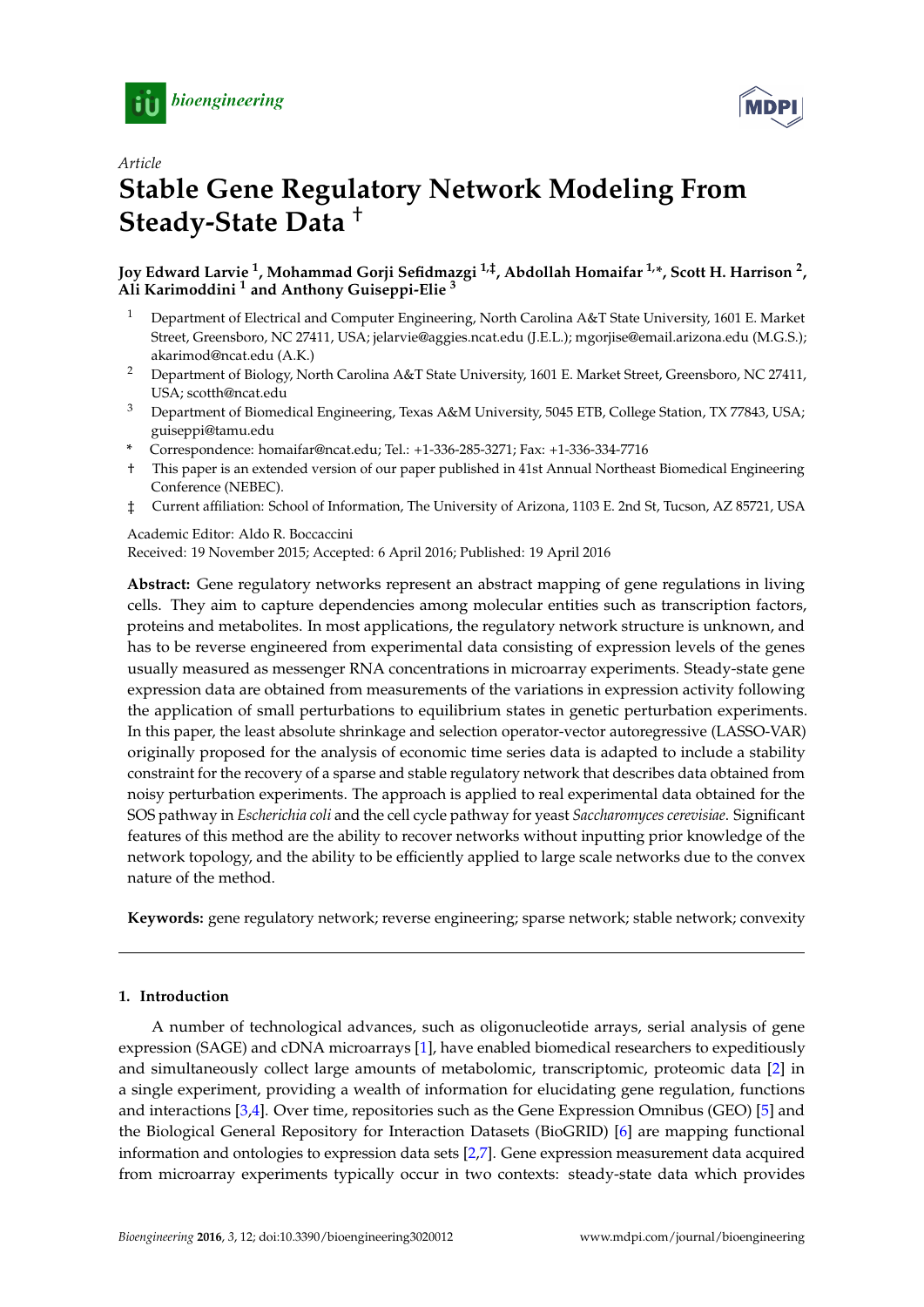information on interaction directions, and temporal data that allows for the investigation of temporal patterns in biological networks [\[8,](#page-12-7)[9\]](#page-12-8).

Owing to their inherent ability to encapsulate the high dimensional data of biological processes and pathways, networks have become an important tool in functional genomics [\[10,](#page-12-9)[11\]](#page-12-10). Researchers refer to any such network that provides a system level interaction among genes as a gene regulatory network (GRN) [\[12](#page-12-11)[,13\]](#page-12-12). GRNs are usually represented by directed graphs with nodes as genes, and edges depicting either an inhibition (negative regulation) or an activation (positive regulation) imposed by a gene over another through the production of a protein [\[14](#page-12-13)[,15\]](#page-12-14).

The process of identifying genetic interactions from measured gene expression data is referred to as reverse engineering or network inference or recovery [\[7\]](#page-12-6). Inferring the topology of GRNs and isolating functional subnetworks are computationally challenging tasks in contemporary functional genomics, and these efforts are valuable for advancing scientific insight and for capitalizing on the time and costs associated with experimental data [\[16](#page-12-15)[–19\]](#page-12-16). GRNs typically contain information about the pathway to which a gene belongs and the genes it interacts with [\[16\]](#page-12-15), and this helps to reveal potential pathway initiators and drug targets [\[8\]](#page-12-7). Further analysis, to map interactions among phenotypic and genotypic characteristics, can provide a framework for the identification of biomarkers for medical diagnosis and prognosis [\[20,](#page-12-17)[21\]](#page-13-0).

A plethora of modeling approaches such as co-expression clustering [\[22\]](#page-13-1), Boolean network [\[23](#page-13-2)[,24\]](#page-13-3), Bayesian network [\[25\]](#page-13-4) and ordinary differential equation (ODE) [\[8\]](#page-12-7) models have been proposed for recovering genetic networks. Cluster analysis and the sequential search for patterns of gene expression related with some pathological state of interest usually provide only indirect information about the structure of the network [\[7\]](#page-12-6). Alternatively, grouping of co-expressed genes may be achieved using information-theoretic methods. Both approaches, however, lack causality [\[9\]](#page-12-8). Causality may be recovered through Bayesian networks which can handle directed graphs [\[9,](#page-12-8)[26\]](#page-13-5). However, Bayesian networks typically do not accommodate cycles, and, hence, are unable to handle feedback motifs that are common in gene regulatory networks [\[26\]](#page-13-5). Causality and feedback motifs, however, are no longer a problem when the network is modeled as a set of differential equations [\[26\]](#page-13-5). Excellent as they are at modeling causality and feedback motifs, differential equations are only suitable for small-scale networks [\[9\]](#page-12-8).

These existing techniques, however, rely heavily on temporal expression data which can be very difficult to acquire, and also require high computational effort [\[8](#page-12-7)[,26\]](#page-13-5). Major considerations of sparsity, stability and causality must be captured in the biological network recovery process [\[2\]](#page-12-1). In this paper, the least absolute shrinkage and selection operator-vector autoregressive (LASSO-VAR) model, originally proposed for the analysis of economic time series data in [\[27\]](#page-13-6), is adapted to include a stability constraint defined and used by [\[26\]](#page-13-5) for the recovery of sparse and stable regulatory networks that describe steady-state data obtained from noisy perturbation experiments. The fact that LASSO-VAR is a vector autoregressive process implies that Granger causality can be inferred. The technique only requires one tuning parameter, which works to penalize non-sparse networks. The selection of this parameter is based on its mean square forecast error. The identification algorithm proposed is applicable for the identification of regulatory roles of individual genes and control genes in the network. It is also applicable for identifying genes that directly impact the bioactivity of a compound in the cell. The approach is applied to real experimental data obtained for the SOS pathway in *Escherichia coli* and the cell cycle pathway for yeast *Saccharomyces cerevisiae*. The significant features of this method are the ability to recover networks without *a priori* knowledge of the network topology, and to be efficiently applied to large scale networks due to the convex nature of the method.

#### **2. Methodology**

This section introduces the stable LASSO-VAR, the identification technique being adapted for reverse engineering gene regulatory networks from steady-state data [\[28\]](#page-13-7). In its original form, the LASSO-VAR technique described in [\[27\]](#page-13-6) finds applications in the analysis and prediction of economic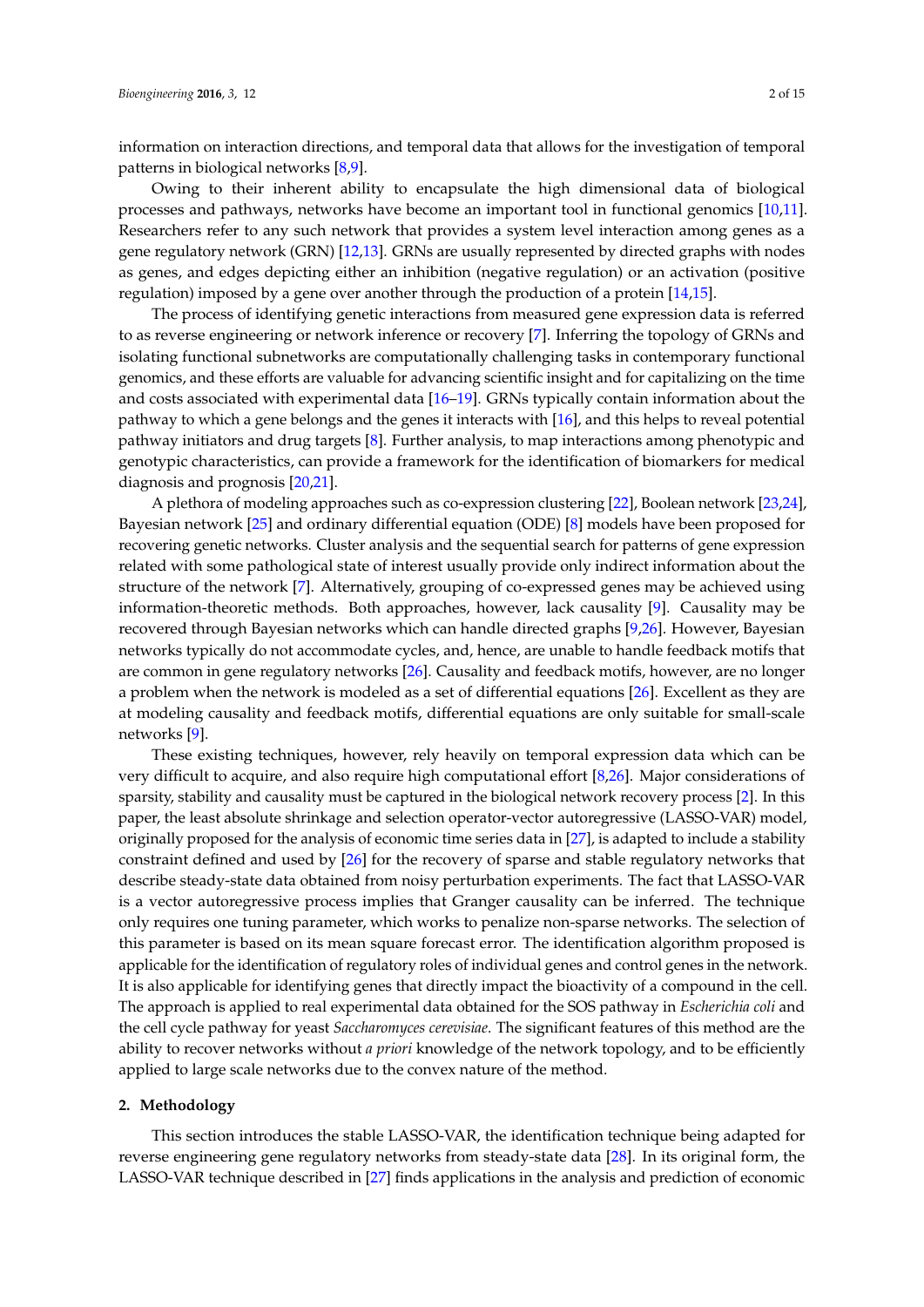and financial time series. It is an extension of the VAR model to include a selection and shrinkage operator known as the LASSO. The inherent advantages of the LASSO-VAR are the ability to perform dimension reduction and variable selection, as well as being able to test Granger causality. For this reason, this paper adapts the LASSO-VAR concept and incorporates a stability constraint as a convex constraint to allow for the inference of a stable genetic network from steady-state data.

#### *2.1. Network Identification Approach*

The vector autoregressive (VAR) model is known to be one of the most flexible and easy to use models for analyzing multivariate time series [\[27\]](#page-13-6). It has found applications in neurosciences for the estimation of functional connectivity between several brain areas [\[29\]](#page-13-8), and most recently in system biology for the reconstruction of gene regulatory networks [\[2\]](#page-12-1).

In the general case, an *N*-dimensional multiple time series gene expression data *y*1, ..., *y<sup>T</sup>* with  $y_t = (y_{1t},..., y_{Nt})'$  can be assumed to be generated by a stationary, stable VAR(*p*) process as [\[30\]](#page-13-9):

$$
y_t = v + A_1 y_{t-1} + \dots + A_p y_{t-p} + u_t, \tag{1}
$$

where *p* denotes the order of the vector autoregressive process (*i.e.*, the vector autoregressive lag length),  $y_t$  is an  $(N \times 1)$  random vector,  $A_i$  is a fixed  $(N \times N)$  coefficient matrix,  $v = (v_1, ..., v_N)^T$ is a fixed  $(N \times 1)$  vector of intercept terms allowing for the possibility of a nonzero mean  $E(y_t)$ ,  $u_t = (u_{1t},...,u_{Nt})'$  is a N-dimensional white noise, thus,  $E(u_t) = 0$ ,  $E(u_t u'_t) = \Sigma_u$  and  $E(u_t u'_s) = 0$  for *s*  $\neq$  *t*. The covariance matrix  $\Sigma_u$  is assumed to be nonsingular. The framework of the general VAR(*p*) allows for the testing of Granger causality [\[31\]](#page-13-10). The concept of Granger causality is founded on the idea that a cause must precede an effect. This concept was originally proposed by Granger in [\[32\]](#page-13-11).

In the present context, however, the number of genes considered in most microarray experiments generally runs from several thousands to millions, thereby making it impossible to accommodate the most general form of the Granger causality test [\[31\]](#page-13-10). Thus, a VAR(1) (VAR of order one) model is usually employed to allow for a pairwise comparison study as seen in [\[31\]](#page-13-10) and [\[29\]](#page-13-8). Stated simply, in the case of a VAR(1), if gene *b* at time *t* is affected by a gene *a* at time (*t* − 1), the latter should help to predict the target gene expression [\[29\]](#page-13-8).

A first order VAR model is defined as [\[30\]](#page-13-9):

<span id="page-2-0"></span>
$$
y_t = v + Ay_{t-1} + u_t. \tag{2}
$$

For convenience, [\(2\)](#page-2-0) is usually expressed in compact matrix notation as [\[30\]](#page-13-9):

<span id="page-2-1"></span>
$$
Y = v + AZ + U, \tag{3}
$$

where  $Y = (y_1, y_2, ..., y_T)$  is an  $N \times T$  data or response matrix, **A** is an  $N \times N$  unknown coefficient matrix,  $\mathbf{Z} = (Z_0, ..., Z_{T-1})$  is an  $N \times T$  covariate matrix and  $\mathbf{U} = (u_1, ..., u_T)$  is an  $N \times T$  matrix.

The solution to  $(3)$  is given as follows  $[30]$ :

$$
A = ((ZZT)-1Z \otimes IN)Y,
$$
\n(4)

where  $I_N$  is an  $N \times N$  identity matrix, and  $\otimes$  is the Kronecker product or direct product.

In high dimensional space, the VAR processes become computationally intractable [\[27\]](#page-13-6). As such, the model usually contains unwanted parameters which leads to less efficient parameter estimates [\[33\]](#page-13-12). The LASSO-VAR model addresses the intractability issue by zeroing some elements of the coefficient matrix, which removes unnecessary variables [\[27](#page-13-6)[,33\]](#page-13-12). The requirement that the coefficient matrix, *A*, be sparse is due to the loose connectivity that biological networks generally exhibit [\[8,](#page-12-7)[26\]](#page-13-5).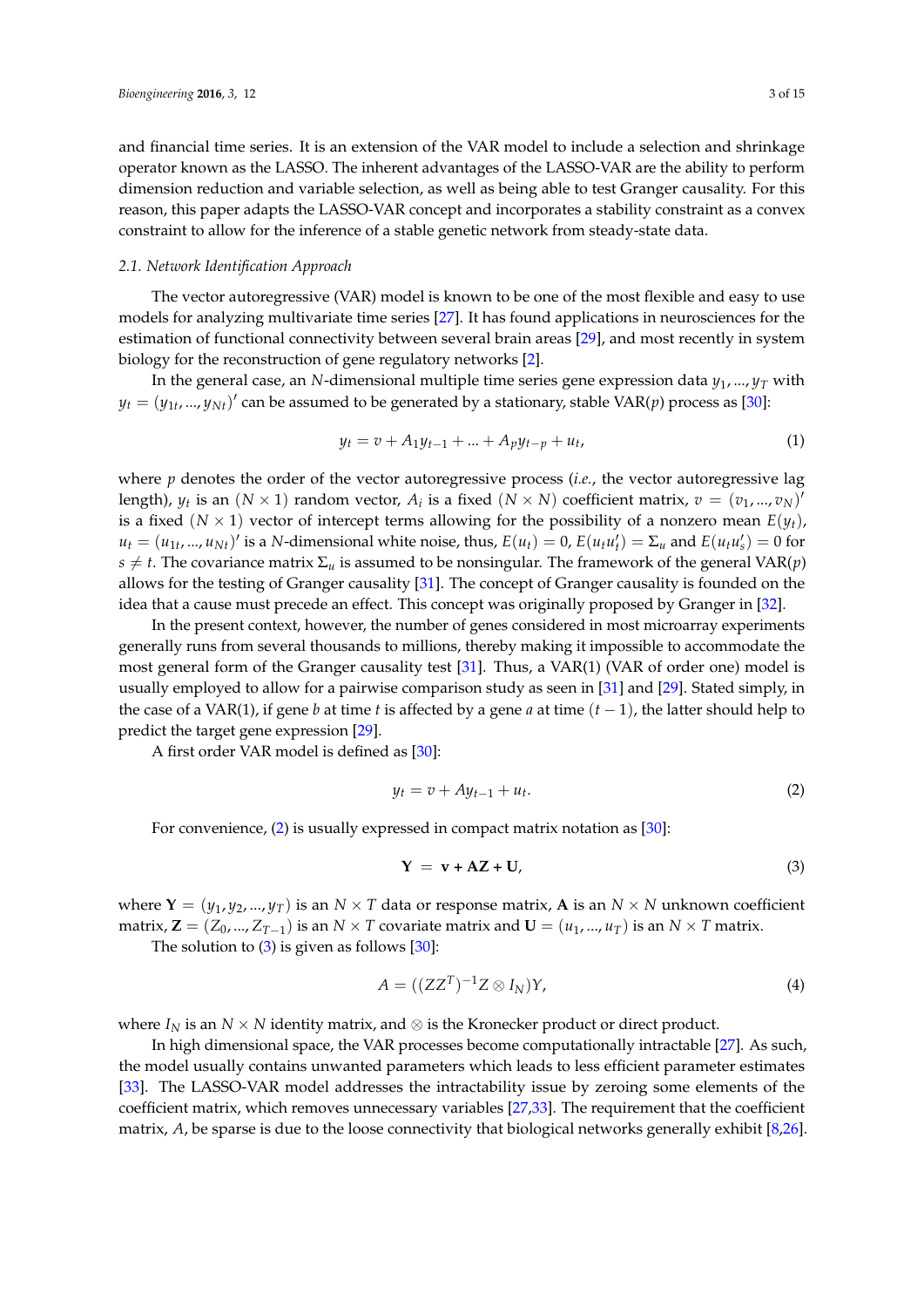*Bioengineering* **2016**, *3*, 12 4 of 15

This requirement is addressed by applying an *L*<sup>1</sup> penalty to the convex least squares objective function, resulting in [\[27\]](#page-13-6):

<span id="page-3-0"></span>
$$
\frac{1}{2}||Y - v - AZ||_F^2 + \lambda ||A||_1,
$$
\n(5)

where  $\|\mathbf{X}\|_F^2 = \sum_{i=1}^m \sum_{j=1}^n |x_{ij}|^2$  is the square of the Frobenius norm of **X** (*i.e.*, the sum of the absolute squares of its elements),  $\|\mathbf{X}\|_1 = \sum_{ik} |X_{ik}|$  is the sum of the absolute values of **X**, and  $\lambda \geq 0$  is a penalty parameter.

According to [\[30\]](#page-13-9), if all eigenvalues of the coefficient matrix *A* of the VAR(1) process have absolute values less than 1, the sequence  $A^i$ ,  $i = 0, 1, ...$  is absolutely summable; as such, the infinite sum  $\sum_{i=1}^{\infty}$ exists in mean square. Hence, in general, a VAR(1) is said to be stable *iff* all eigenvalues of *A* have absolute value less than one. It is mathematically equivalent to [\[30\]](#page-13-9):

$$
\det(I_N - A\tau) \neq 0 \text{ for } |\tau| \leq 1. \tag{6}
$$

The original formulation of the LASSO-VAR technique by [\[27\]](#page-13-6) lacks the ability to infer a stable network. This setback means that stability cannot be inferred from gene perturbation experiments. To solve this inadequacy, a stability constraint that relies on the theorem by Geršgorin as discussed in [\[34\]](#page-13-13) is incorporated into the LASSO-VAR objective function [\(5\)](#page-3-0).

Geršgorin's theorem states that all the eigenvalues of an  $n \times n$  matrix  $A = (a_{ij})$  are in the union of the discs whose boundaries are circles  $C_1$ ,  $C_2$ , ...,  $C_n$  with centers at the points  $a_{11}$ ,  $a_{22}$ , ...,  $a_{nn}$  and the *radii are:*  $r_i = \sum_{j=1, j\neq i}^{n} |a_{ij}|$ . Stated more compactly, every eigenvalue *τ* must be contained in at least one of the circles characterized by the rows of *A* for an  $n \times n$  matrix *A*. In essence, the eigenvalues of a square matrix can not be too far from its diagonal entries. It follows that [\[34\]](#page-13-13):

$$
|\tau - a_{ii}| \le \sum_{j=1, j \ne i}^{n} |a_{ij}|, i = 1, 2, ..., n.
$$
 (7)

As such, the real part of each eigenvalue must satisfy one of the conditions [\[34\]](#page-13-13)

$$
\text{Re}[\tau] \le a_{ii} + \sum_{j=1, j \neq i}^{n} |a_{ij}|, \quad i = 1, 2, ..., n. \tag{8}
$$

Since *V* <sup>−</sup>1*AV* and *A* have the same eigenvalues for all invertible matrix *V*, it is possible to apply Geršgorin's theorem to *V*<sup>-1</sup>*AV*. For a good choice of *V*, one can find some tighter bounds for the eigenvalues. [\[26\]](#page-13-5). A particularly convenient choice is  $V \triangleq diag(v_1, ..., v_n)$ , with  $v_i > 0$  for all  $i = 1, ..., n$ . Then,  $V^{-1}AV = (v_j a_{ij}/v_i)$ . It follows therefore that,  $\forall V \in \mathbf{V}$ , the real part of an eigenvalue of  $A$  must satisfy [\[26\]](#page-13-5):

$$
\text{Re}[\tau] \le a_{ii} + \sum_{j=1, j \neq i}^{n} \frac{v_j}{v_i} |a_{ij}|, \quad i = 1, 2, ..., n. \tag{9}
$$

The stability requirement of the algorithm stems from the steady-state nature of the gene expression data adopted. Stability of the network simply refers to the robustness of the network to topology and parameter changes, as well as instrumental and biological noise [\[35\]](#page-13-14). The inherent stability description of the VAR model therefore allows the incorporation of a stability constraint that helps to address the specification of a stable gene regulatory network from steady-state data.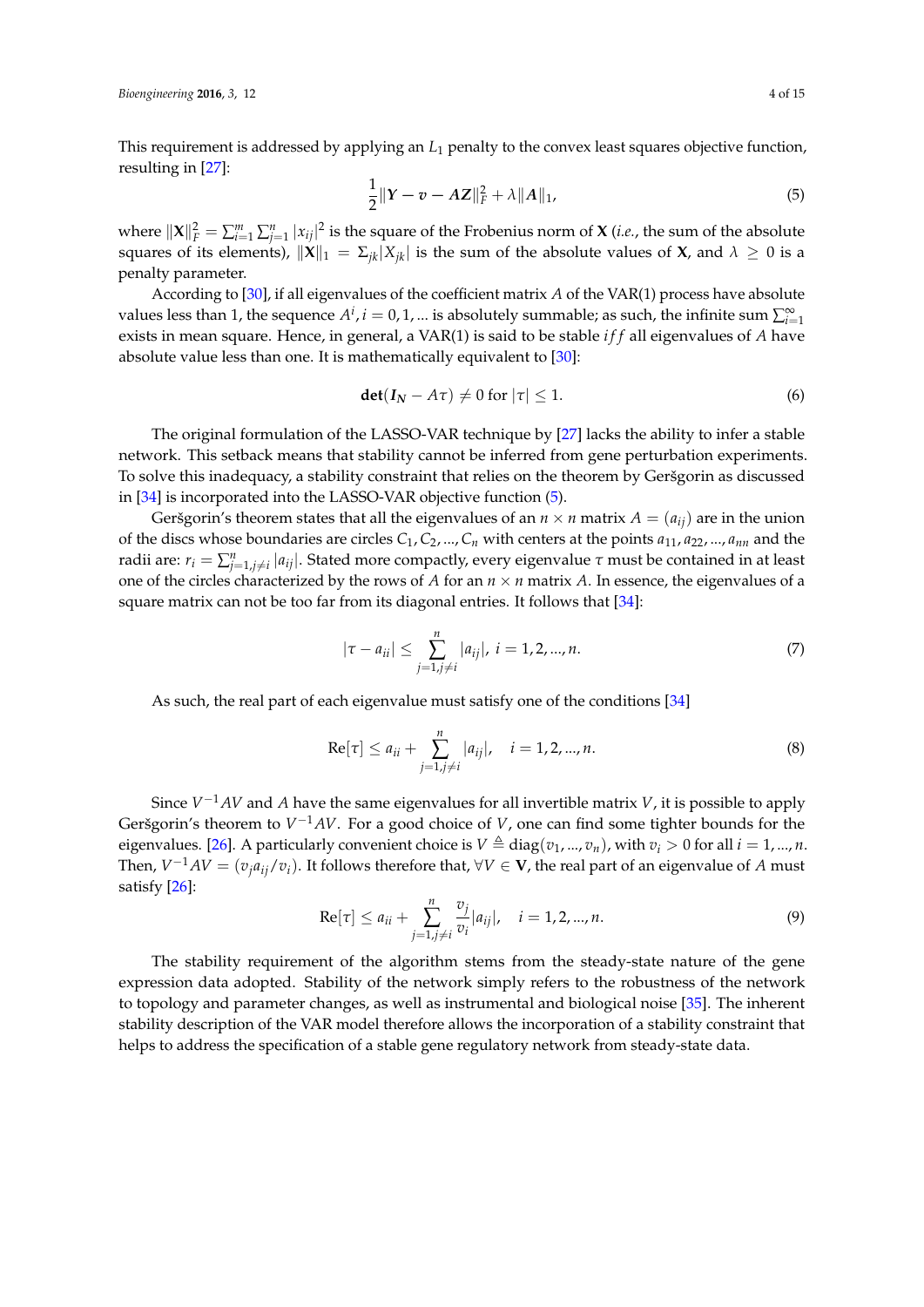*Bioengineering* **2016**, *3*, 12 5 of 15

Incorporating this concept as a constraint retains the convex nature of the objective function; hence, it has the associated properties of scalability and global optimality. The resulting overall optimization problem is given as:

<span id="page-4-1"></span>
$$
\begin{aligned}\n\text{minimize } & \frac{1}{2} \|\mathbf{Y} - A\mathbf{Z}\|_{F}^{2} \\
\text{subject to } & \|A\|_{1} < \lambda, \ 0 \leq \lambda \leq 1 \\
a_{ii} & \leq -\sum_{j=1, j \neq i}^{n} \frac{v_{j}}{v_{i}} |a_{ij}|, \ i = 1, \dots, n, \ v_{i}, \ v_{j} > 0\n\end{aligned} \tag{10}
$$

The choice of  $v_i$  is dependent on the stability requirements defined in the problem formulation. Zavlanos *et al.* [\[26\]](#page-13-5) provide a convenient way to choose the weights *v<sup>i</sup>* .

Define the deleted absolute sum for row *i* as  $R_i(A) \triangleq \sum_{j\neq i} |a_{ij}|$ . Then, for  $\beta \triangleq \frac{1}{n}$  $\frac{1}{n} \sum_{i=1}^{n} (|a_{ii}| R_i(A)$ ) the weights  $v_i$  are chosen given Figure [1](#page-4-0) as follows [\[26\]](#page-13-5):

$$
v_{i} \triangleq \begin{cases} 1 + \frac{|a_{ii}| - R_{i}(A) - \beta}{\delta + (|a_{ii}| - R_{i}(A) - \beta)}, & \text{if } |a_{ii}| - R_{i}(A) > \beta \\ \frac{\delta}{\delta - (|a_{ii}| - R_{i}(A) - \beta)}, & \text{if } |a_{ii}| - R_{i}(A) \le \beta \end{cases}
$$
(11)

<span id="page-4-0"></span>Solving the constrained optimization problem in [\(10\)](#page-4-1) iteratively yields a sparse, stable coefficient matrix that models the causal interactions among the genes under observation as desired.



**Figure 1.** Plot of  $v_i$  as a function of the entries  $|a_{ii}| - R_i(A)$ , for average  $\beta = 0$  and different values of the parameter  $0 < \delta \leq 1$ . Taken from [\[26\]](#page-13-5).

In shrinkage problems, a formalized approach for the selection of an optimal penalty parameter value is achieved by employing either a *k*-fold or a leave-one-out cross validation [\[27\]](#page-13-6). Due to time-dependence, however, traditional cross-validation techniques are not well-suited for the problem formulation. The optimal penalty parameter is selected by minimizing the one-step ahead mean square forecast error (MSFE) [\[27\]](#page-13-6). This process starts by dividing the data into three periods: one for initialization, one for training, and one for forecast evaluation. Two time indices are defined as:  $T_1 = \lfloor \frac{T}{2} \rfloor$  $\frac{T}{3}$ , and  $T_2 = \lfloor \frac{2T}{3} \rfloor$  $\frac{1}{3}$ , where  $\lfloor x \rfloor$  is the largest integer less than or equal to *x* . The period  $T_1 + 1$ through  $T_2$  is used for training and  $T_2 + 1$  through  $T$  for the evaluation of forecast accuracy in a rolling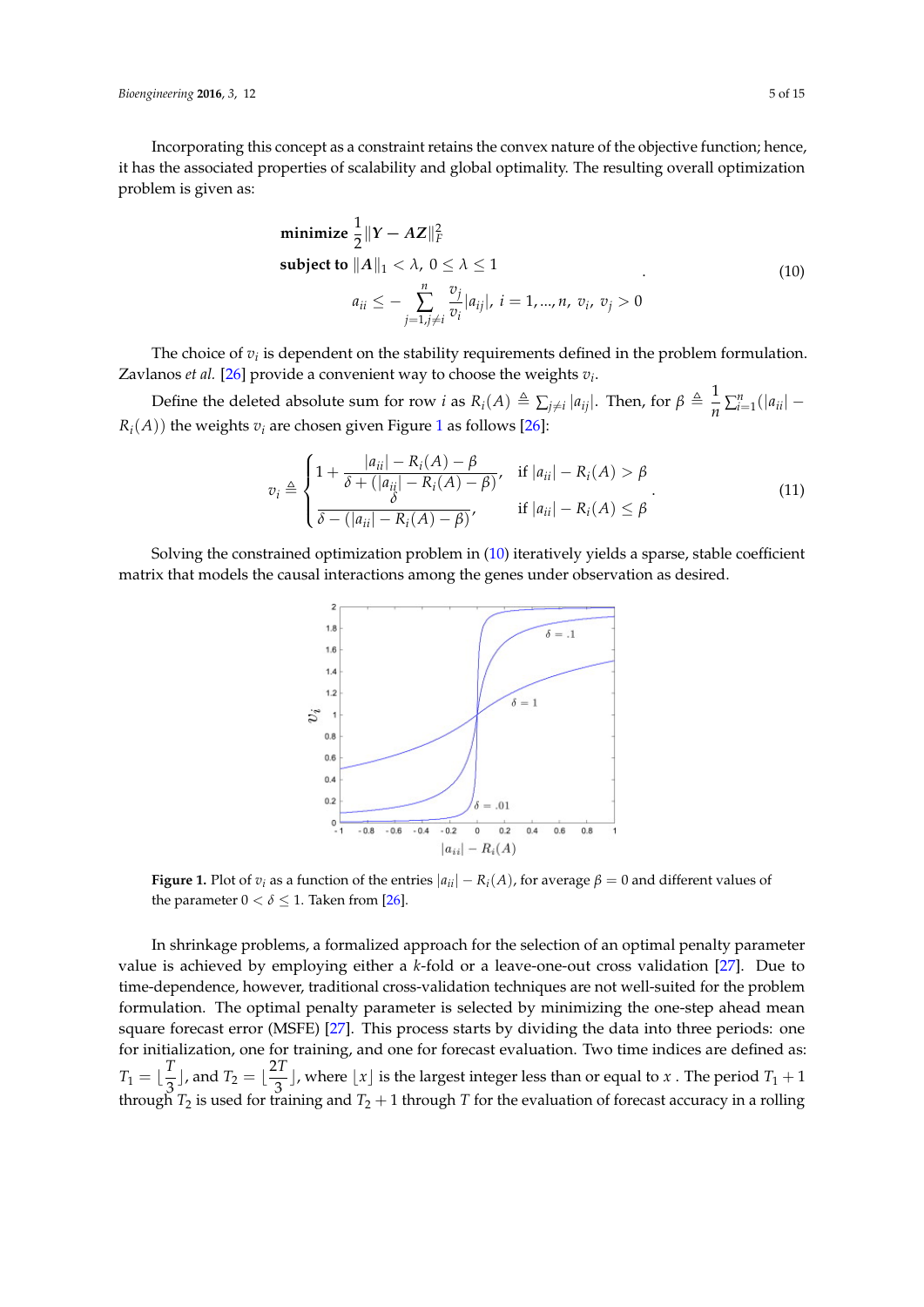manner. In addition, for the one-step ahead forecast based on all observations from 1, ..., *t* is defined as  $\hat{y}_{t+1}^{\lambda}$  [\[27\]](#page-13-6). The objective therefore is to minimize [27]:

$$
MSFE(\lambda) = \frac{1}{T_2 - T_1 - 1} \sum_{t=T_1}^{T_2 - 1} ||\hat{y}_{t+1}^{\lambda} - y_{t+1}||_F^2.
$$
 (12)

MSFE represents the most appropriate criterion given the use of the least squares objective function. Instead of parallelizing the cross-validation procedure, this approach uses the result from the previous period as an initialization, substantially reducing computational time [\[27\]](#page-13-6).

The algorithm was implemented in MATLAB $\textcircled{R}$  R2014a using the cvx 2.1 toolbox for convex optimization problems [\[36\]](#page-13-15).

#### *2.2. Performance Evaluation*

<span id="page-5-0"></span>In order to evaluate the performance of the proposed network identification algorithm for reconstructing stable gene regulatory networks from datasets, statistical measures are employed. For predictive analysis, the confusion matrix (Table [1\)](#page-5-0), represents a table with two rows and two columns that report the number of True Positives (TPs), False Positives (FPs), True Negatives (TNs) and False Negatives (FNs). Since the parameter, *λ*, regulates the weight imposed on sparsity, the terms "Positives" and "Negatives" here refer to non-zero and zero interactions between genes, respectively.

| Table 1. Confusion matrix. |  |  |  |  |
|----------------------------|--|--|--|--|
|----------------------------|--|--|--|--|

|                         | True Network                 | Total         |    |
|-------------------------|------------------------------|---------------|----|
| <b>Inferred Network</b> | True Positive                | False Postive | P' |
|                         | False Negative True Negative |               | N' |
| Total                   |                              | N             |    |

TP represents the interaction that exists in both the true network and inferred network, FP denotes the interaction that does not exist in the true network but was falsely inferred, TN is the interaction that does not exist in either the true network or the inferred network, while FN represents the interaction that does exist in the actual network but is not recovered by the network identification method.

Three other criteria *Sensitivity* (sen), *Specificity* (spc) and *Precision* (not commonly used) are also employed as evaluation methods. *Sensitivity* (sen), is the fraction of the number of recovered true regulations to all regulations in the model. *Specificity* (spc), is the ratio of correctly found no-interactions to all no-interactions in the model. *Precision* (pre), measures the fraction of the number of correctly found regulations to all found regulations in the inferred network. These three performance criteria are defined as follows [\[37\]](#page-13-16):

Sensitivity = 
$$
\frac{TP}{TP + FN'}
$$
 (13a)

$$
Specificity = \frac{TN}{TN + FP'},
$$
\n(13b)

$$
Precision = \frac{TP}{TP + FP}.
$$
\n(13c)

For the purposes of comparison with other network identification techniques, the performance evaluation graphs are restricted to sensitivity and specificity.

Overall, the following specific steps are performed for modeling the GRN using LASSO-VAR. The time series of gene expressions are converted to a matrix where the rows are expression of various genes and the columns are observations at different time points. Assuming the model of Equation (2), the optimization problem as Equation (10) can be generated. Solving this optimization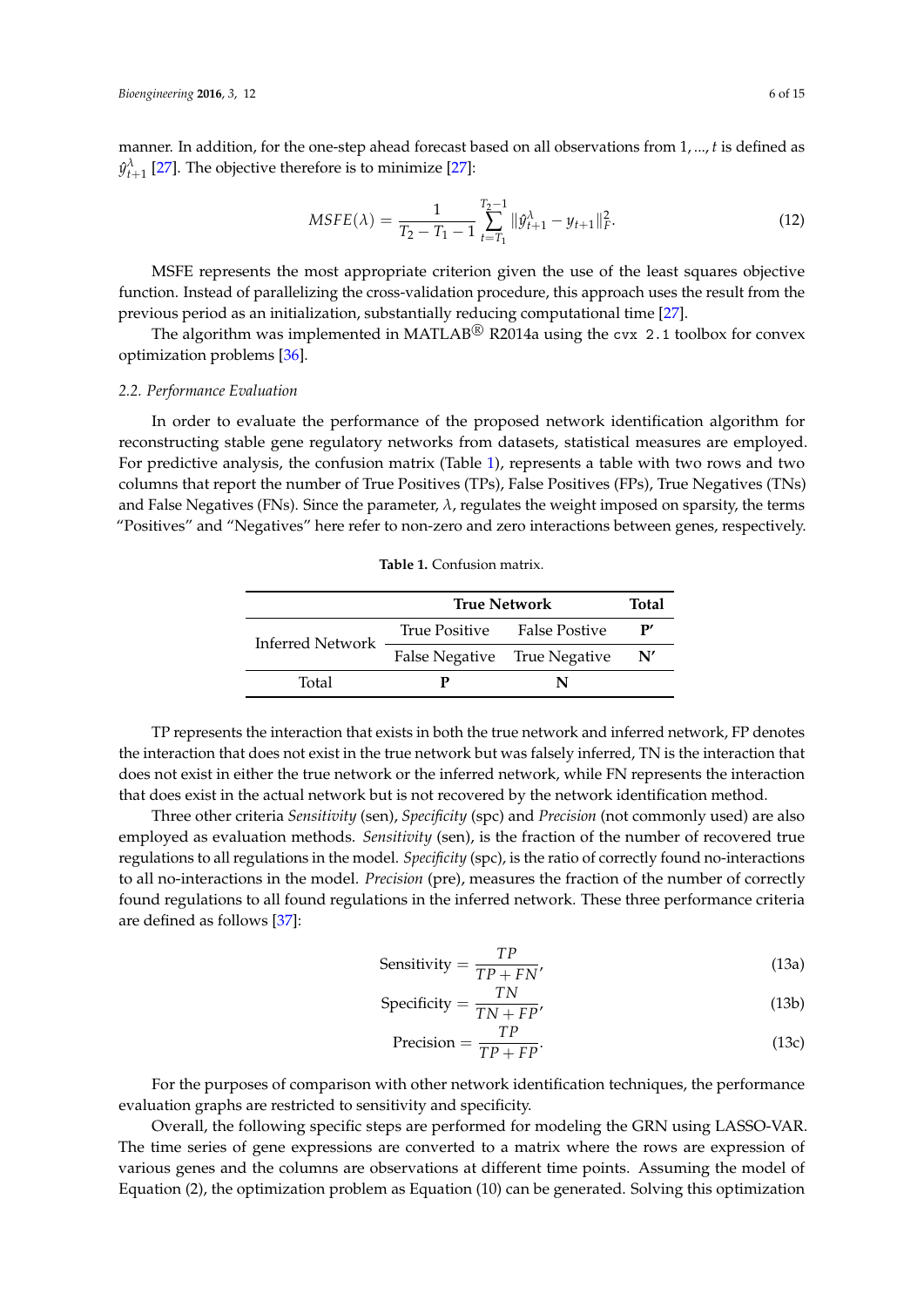using the iterative approach yields the matrix A with sparse and stable structure. The optimal values of hyperparameters ( $\lambda$  and  $v_i$ ) should also be found. The structure of gene regulatory network is found using the matrix A. The results of our method are then compared with target GRNs that are accepted or inferred by other means.

Data for GRN recovery of the *Escherichia coli* SOS network was from a perturbation experiment for relative RNA expression changes from Table S6 of [\[8\]](#page-12-7). Data for GRN recovery of the cell cycle pathway in yeast *Saccharomyces cerevisiae* was based on the alpha time series of [\[38\]](#page-13-17), including 18 time points at 7 min interval over 119 min. Data came from the yeast cell cycle analysis database [\[39\]](#page-13-18) with the analysis conducted on a set of 14 genes. Standard (and systematic) gene names for these genes are: FUS3 (YBL016W), SIC1 (YLR079W), FAR1 (YJL157C), CDC6 (YJL194W), CDC20 (YGL116W), CDC28 (YBR160W), CLN1 (YMR199W), CLN2 (YPL256C), CLN3 (YAL040C), CLB5 (YPR120C), CLB6 (YGR109C), SWI4 (YER111C), SWI6 (YLR182W) and MBP1 (YDL056W).

#### **3. Results and Discussion**

In this section, the efficiency of the proposed network identification is analyzed by studying networks for which the experimental data as well as the ground truth is available. The studied datasets consist of real experimental dataset in a known subnetwork of the SOS pathway in *Escherichia coli*, provided in [\[26\]](#page-13-5), and the cell cycle pathway in yeast *Saccharomyces cerevisiae*.

With datasets that have a known network, it is possible to evaluate the performance of the algorithm, allowing for the measurement of the false positives, false negatives, *etc*. The effect of different values of the penalty parameter  $\lambda$  on the performance of the algorithm is also investigated.

### *3.1. SOS Pathway in* Escherichia coli

The proposed identification algorithms is first applied to a sub-network of the SOS pathway in *Escherichia coli*, using the gene perturbation experimental data set provided in [\[8\]](#page-12-7). The SOS pathway is known to control the survival and repair of cells after DNA damage [\[8\]](#page-12-7). This pathway typically involves the genes *recA* and *lexA* directly regulating over 30 genes, and indirectly controlling over 100 genes [\[8\]](#page-12-7).

The sub-network considered, shown in Figure [2a](#page-7-0), consists of nine genes and several transcription factors and metabolites [\[8\]](#page-12-7) whose expression levels are measured over nine different perturbations. According to Gardner *et al.* [\[8\]](#page-12-7), the nine transcripts in the test network (Figure [2a](#page-7-0)) were chosen to enable evaluation of the performance of their proposed algorithm. These nine transcripts include the key mediators of the SOS response (*lexA* and *recA*) and sets of genes with known regulatory roles (*ssb*, *recF*, *dinI*, and *umuDC*) and unknown regulatory roles (*rpoD*, *rpoH*, and *rpoS*). The presence of genes with regulatory roles that are already known allows this network to be used to validate an inference algorithm [\[8\]](#page-12-7).

## <span id="page-6-0"></span>3.1.1. Network Recovery

In order to evaluate the performance of the proposed algorithm, those links that are correctly recovered in the model are determined based on knowledge of the true network. An inferred connection is regarded to be accurate if there exists a known RNA, protein, or metabolite pathway between the two transcripts, and if the sign of the net effect of regulatory interaction (*i.e.*, inhibition or activation) is correct, as determined by the known network in Figure [2a](#page-7-0). In general, since RNA concentrations (*i.e.*, expressions) were measured and not metabolite or protein species, the recovered regulatory network model does not necessarily depict physical connections; rather, the links show effective functional associations between transcripts.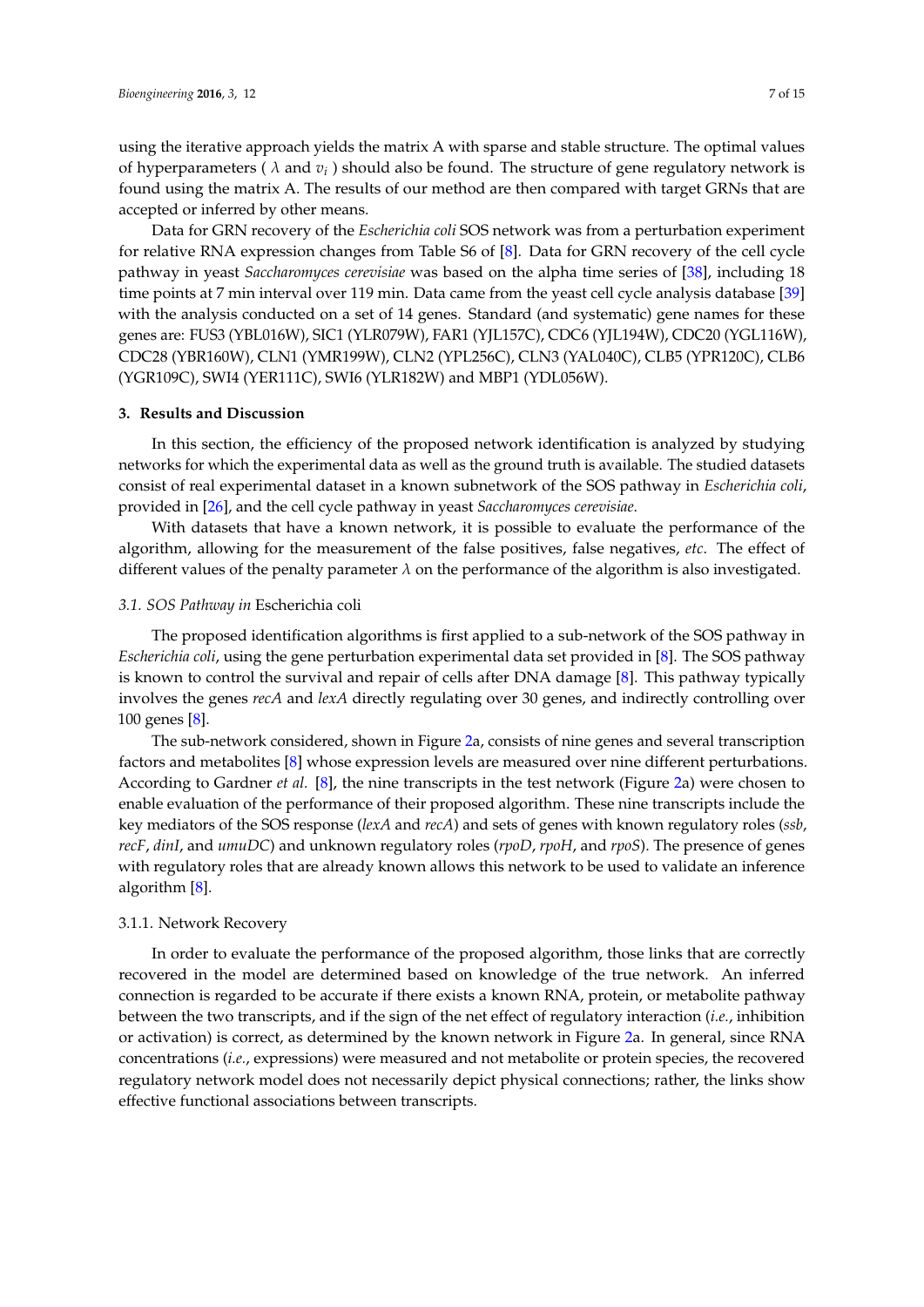<span id="page-7-0"></span>

**Figure 2.** Known and recovered GRN for SOS pathway in *E. coli*. (**a**) Diagram of interactions in the SOS network. DNA lesions caused by mitomycin C (MMC) (**blue hexagon**) are converted to single-stranded DNA during chromosomal replication. Upon binding to ssDNA, the RecA protein is activated (RecA\*) and serves as a coprotease for the LexA protein. The LexA protein is cleaved, thereby diminishing the repression of genes that mediate multiple protective responses. Green arrows denote positive regulation, while red arrows denote negative regulation. *Adapted from* [\[8\]](#page-12-7). (**b**) Diagram of the recovered gene regulatory network of the SOS pathway in *Escherichia coli*. Green arrows denote positive regulation, while red arrows denote negative regulation.

Figure [2b](#page-7-0) shows the inferred gene regulatory network from the steady-state data. The identification algorithm accurately identified the key regulatory associations in the network. For instance, the model correctly shows that *lexA* activates *recA* while negatively regulating its own transcription, whereas *recA* negatively regulates its own transcription. In addition, the model identified *lexA* as having the greatest regulatory influence on the other genes in the network. Due to the differences in network topology (e.g., *recA*, *lexA* and *CDC20*), inaccuracies are expected from either the current published model, the LASSO-VAR GRN recovery, or both. Some of these potential differences may alternatively be dependent on the dynamic state of the system as inferred from the temporal context.

The plots in Figure [3](#page-8-0) show the variations in algorithm performance as the penalty parameter *λ* varies between 0 and 1. In Figure [3a](#page-8-0), the total number of false identifications (*i.e.*, false activations, inhibitions and no-interactions) and the net connectivity of the network are measured against the different  $\lambda$  values. The net connectivity provides a measure of the total number of interactions inferred by the algorithm. As such since sparsity is required, lower values in the net connectivity is desired. Figure [3b](#page-8-0) shows the variations in the performance metrics, sensitivity and specificity, as *λ* changes.

The choice of the "best" penalty parameter for the given application represents the *λ* value that produces the best trade-off between the number of false identification, net connectivity, sensitivity and specificity. In this regard, values of 0.3 and 0.4 produce 46% false identification, 37% net connectivity, sensitivity of 60% and specificity of 31%. Eventually,  $\lambda = 0.3$  is selected based on its superior MSFE value of 5.20 as opposed to 5.22 for  $\lambda = 0.4$  and satisfies the desired constraints of stability, sparsity and causality.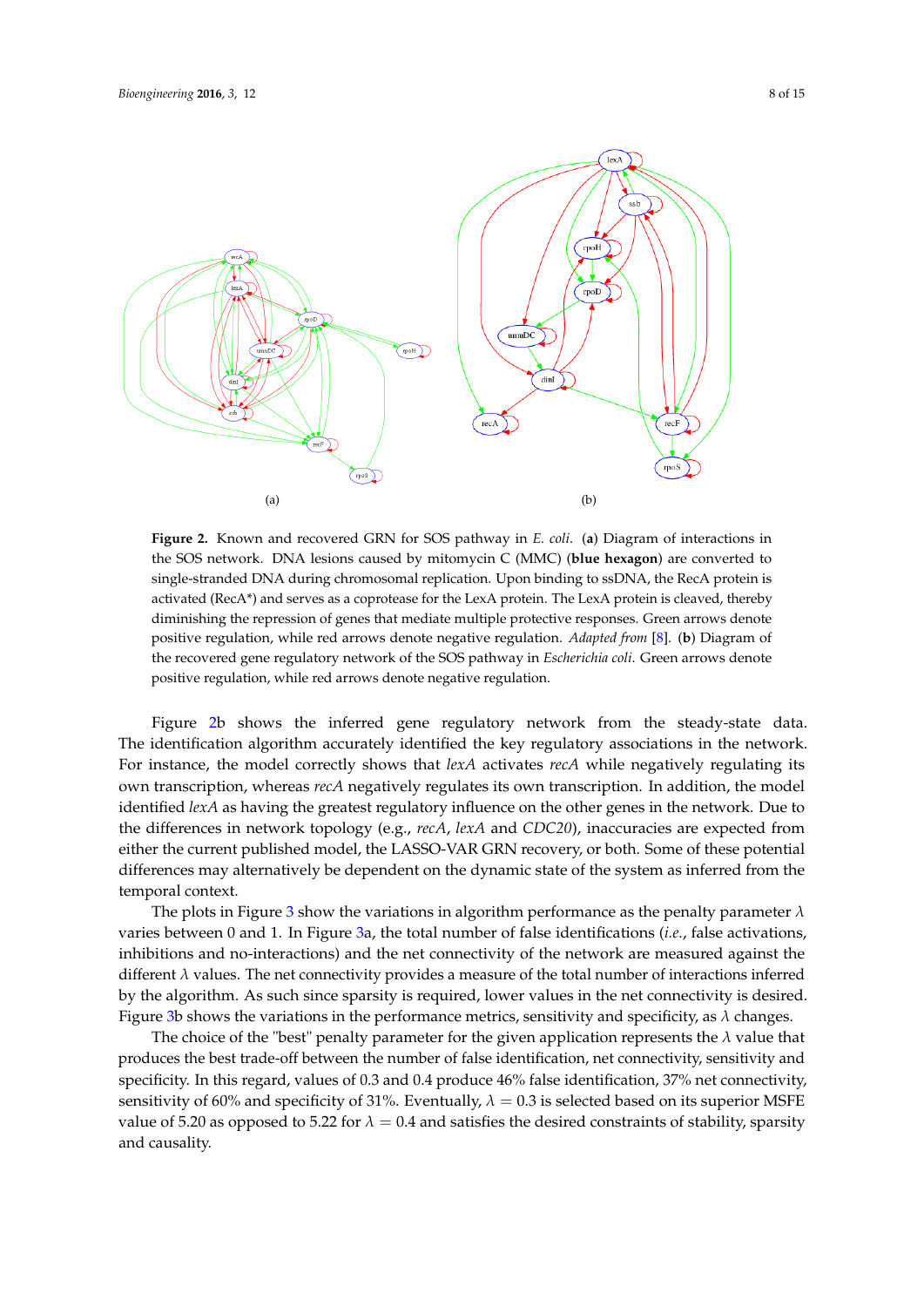<span id="page-8-0"></span>

**Figure 3.** Variations in  $\lambda$  and the corresponding algorithm performance. (a) plot of  $\lambda$  *versus* total number of false identifications and net connectivity in percentages. (**b**) plot of *λ versus* sensitivity and specificity.

Table [2](#page-8-1) shows how the proposed network identification algorithm without *a priori* knowledge of the network structure compares with that proposed by Zavlanos *et al.* [\[26\]](#page-13-5) with 30% *a priori* knowledge of the network.

|                        |  |         |     | TP FP TN FN Sensitivity Specificity Precision |        |     |
|------------------------|--|---------|-----|-----------------------------------------------|--------|-----|
| LASSO-VAR              |  | 39 11 5 | 26  | $60\%$                                        | $31\%$ | 78% |
| ZAVLANDS [26] 40 10 15 |  |         | -16 | 71%                                           | 60%    | 80% |

<span id="page-8-1"></span>**Table 2.** Comparisons of the inferred network for the SOS pathway in *E. coli* using LASSO-VAR and Zavlanos' method.

Table [2](#page-8-1) shows how the proposed algorithm compares to that proposed by Zavlanos *et al.* In all, the recovered network has four false activations, eight false inhibitions, 25 false no-interactions, and 37 false identifications in total, while satisfying the desired constraints of stability, sparsity and causality. The penalty parameter,  $\lambda$  selected is 0.4 based to its MSFE value.

# *3.2. Yeast* Saccharomyces Cerevisiae *Cell Cycle*

From 1998, when Spellman *et al.* published the yeast *Saccharomyces cerevisiae* (*i.e.*, budding yeast) cell cycle microarray expression levels [\[38\]](#page-13-17), many computational methods have been applied to these data. To demonstrate the applicability of the proposed algorithm in this study, a subset from yeast *Saccharomyces cerevisiae* microarray time series dataset including 14 genes, FUS3, SIC1, FAR1, CDC6, CDC20, CDC28, CLN1, CLN2, CLN3, CLB5, CLB6, SWI4, SWI6 and MBP1, is perturbed and used. The details of *S. cerevisiae* cell cycle control are well known, as shown in Figure [4a](#page-9-0).

The 14 genes are known to be involved in the early cell cycle of the yeast *Saccharomyces cerevisiae*. The cell cycle describes the series of events that precedes its division and duplication [\[40\]](#page-13-19). The mitotic cell cycle in yeast is accomplished through a reproducible sequence of events: DNA replication (S phase) and mitosis (M phase) separated temporally by gaps, G1 and G2 phases. At the G1 phase, CDC28 associates with CLN1, CLN2 and CLN3, while CLB5 and CLB6 controls CDC during S, G2, and M phases [\[41\]](#page-13-20). Cell cycle progression begins upon the activity of CLN3/CDC28. When the levels of CLN3/CDC28 accumulate more than a certain threshold, SWI4/SWI6 and MBF1/SWI6 are activated, promoting transcription of CLN1 and CLN2 [\[41\]](#page-13-20). CLN1/CDC28 and CLN2/CDC28 promote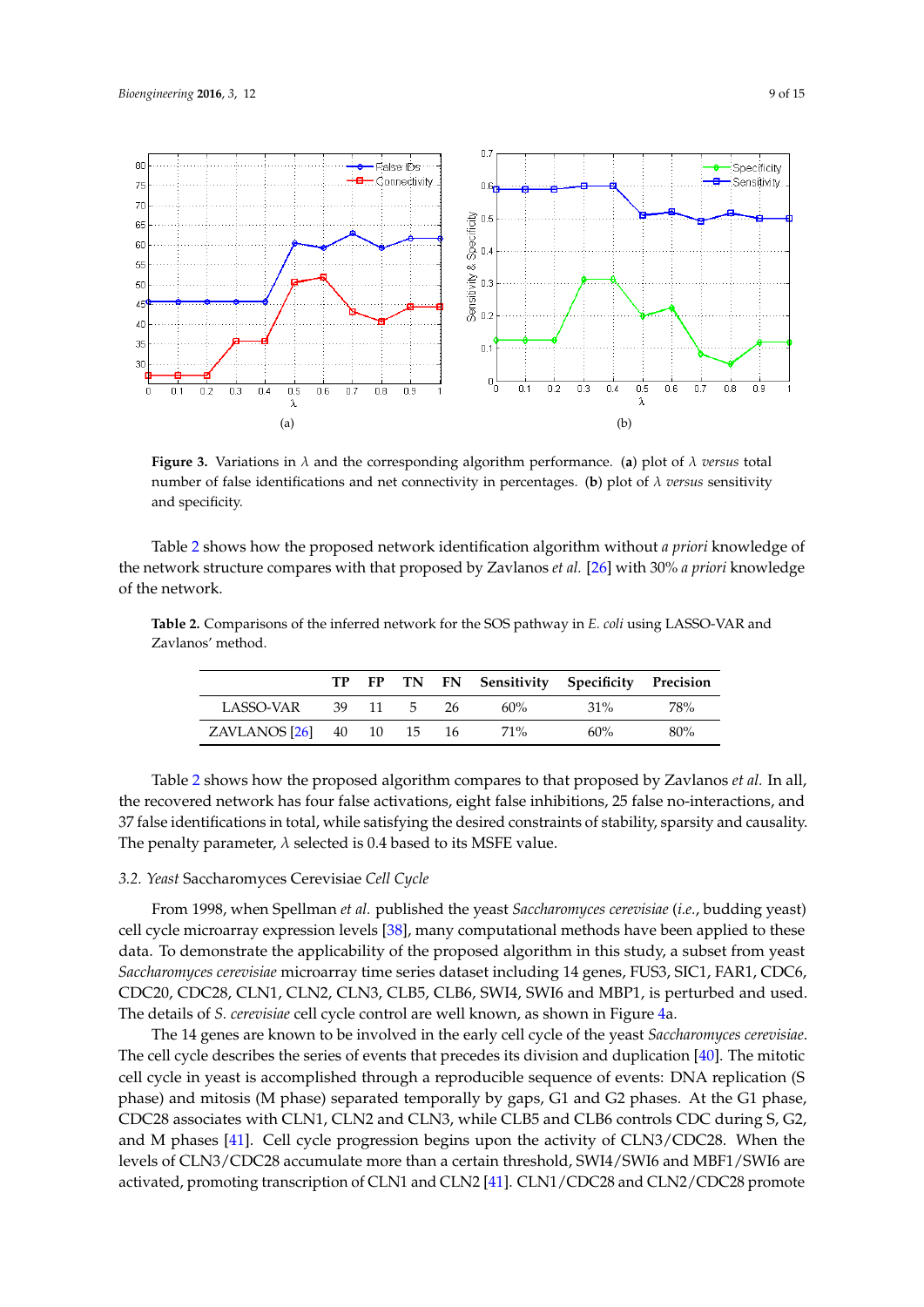activation of other associated kinase, which drives DNA replication. SIC1 and FAR1 are the substrates and inhibitors of CDC28. CDC6 and CDC20 affect the cell division control proteins. Mitogen-activated protein kinase affect this progression through FUS3 [\[41\]](#page-13-20). The dataset generated by Spellman *et al.* [\[38\]](#page-13-17) contains three time series measured using different cell synchronization methods: *α* factor-based arrest (referred to as alpha, includes 18 time points at 7 min interval over 119 min), size-based (*elu*, 14 time points at 30 min interval over 390 min), and arrest of a cdc15 temperature-sensitive mutant (*cdc15*, 24 time points, the first four and last three of which are at 20 min interval and the rest are at 10 min interval over 290 min). The *alpha* dataset is used and then studied in more detail as has been explored in literature [\[42\]](#page-13-21).

<span id="page-9-0"></span>

**Figure 4.** Known and recovered GRN for cell cycle pathway in yeast *Saccharomyces cerevisiae*. (**a**) target pathways of the 14 genes. CDC28 associates with cyclin CLN3 at the start of mitosis to cause the activation of SBF (SWI4/SWI6) and MBF (MBP1/SWI6), promoting the transcription of CLN1, CLN2. At G1 phase CDC28 associates with G1-cyclins CLN1 to CLN3, while B-type cyclins CLB1 to CLB6 regulate CDC28 during S, G2, and M phases. CLN1 and CLN2 interacting with CDC28 promote activation of B-type cyclin associated Cyclin-dependent kinase (CDK), which drives DNA replication and entry into mitosis. *Adapted from* [\[41\]](#page-13-20). (**b**) recovered yeast cell cycle pathway. The arrows show the direction of regulation. Some key regulations like activation (positive regulation) of the SBF (SWI4/SWI6) and MBF (MBP1/SWI6) complexes by the starter complex (CDC28/CLN3) are recovered.

Data for the expected topology of this network were extracted from the Kyoto Encyclopedia of Genes and Genomes (KEGG) [\[41\]](#page-13-20), which is a major collection of knowledge for molecular and genetic pathways and includes information on experimental observations in organisms. The KEGG regulatory pathway represents current knowledge on the protein and gene interaction networks.

# 3.2.1. Network Recovery

As discussed in the preceding section, the KEGG pathway is considered as the target network for comparison. Complexes including one or several genes are considered as a '*gene*' in the network. There are 10 complexes, including CLN3/CDC28, SWI4/SWI6, MBP1/SWI6, CLN1/CLN2/CDC18, and CLB5/CLB6/CDC28. Other nodes that are made of one single gene only, CDC20, CDC6, SIC1, FAR1, and FUS. The following assumptions are made:

- 1. Genes CLN3 and CDC28 are only considered as possible regulators, as they are starters of the cell cycle network.
- 2. All discovered links from any gene in one complex to any other genes in a different complex are considered as a single regulation.
- 3. All regulations among genes in the same complex are ignored.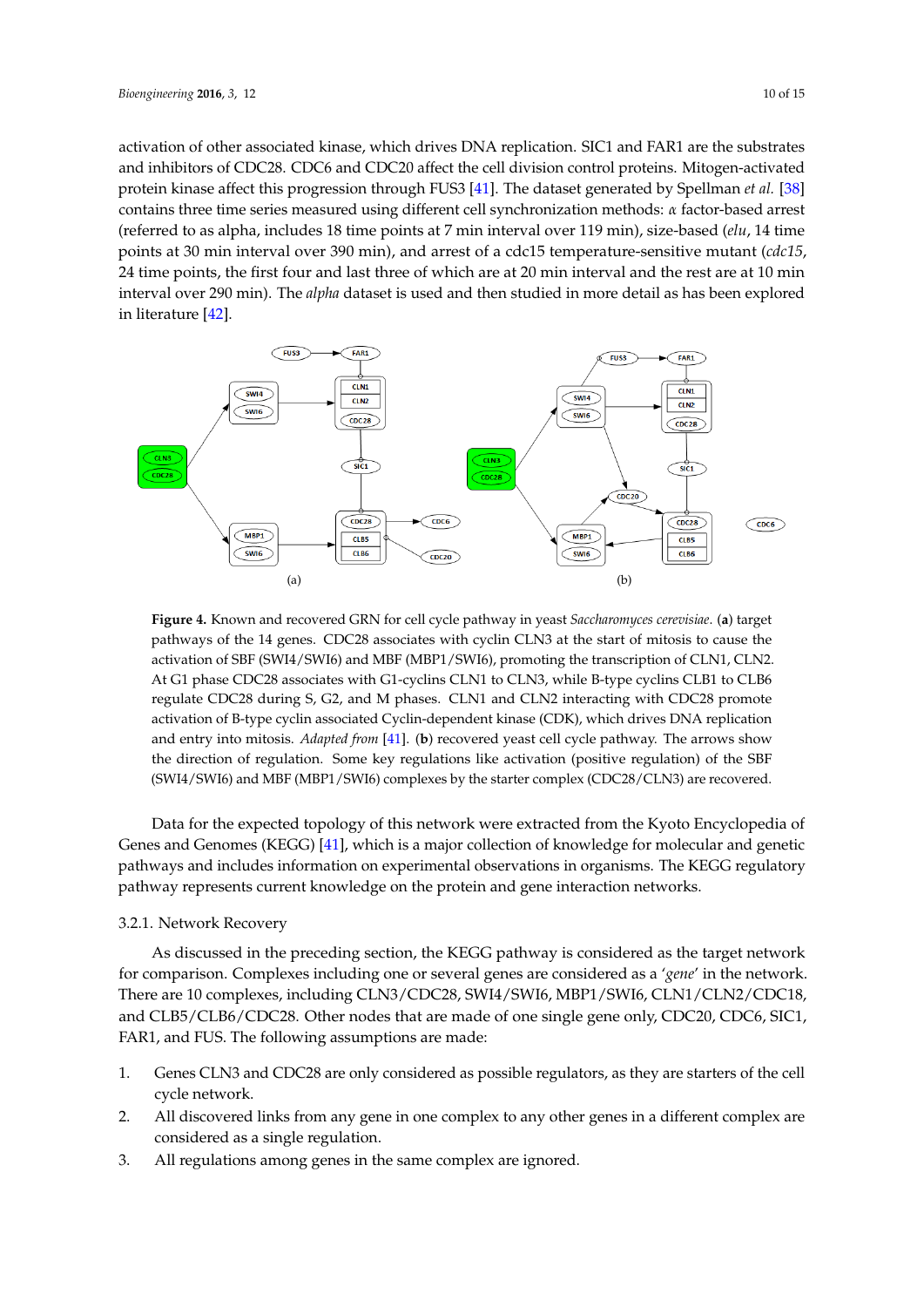Figure [4b](#page-9-0) is the recovered network from the perturbed *alpha* gene expression data for the yeast *Saccharomyces cerevisiae* cell cycle pathway.

The recovered network has seven true positives and five false positives. The algorithm recovers key regulations. For instance, the activation (positive regulation) of the SWI4/SWI6 and MBP1/SWI6 complexes by the starter complex are identified. The graphs in Figure [5](#page-10-0) show the changes in algorithm performance for varying *λ* values. In Figure [5a](#page-10-0), the relationship between *λ* and total false identification as well as the net connectivity of the network. The plot in Figure [5b](#page-10-0) show the variations in *λ* and the corresponding effects on the performance of the algorithm. Again, the terms false identifications and net connectivity have the same meanings as discussed in Section [3.1.1.](#page-6-0) The results in this application are quite uniform due to the assumptions made in grouping some genes into complexes as required.  $\lambda \in [0, 0.2]$  provides the best trade-off between the number of false identification, net connectivity, sensitivity and specificity. They produce sensitivity and specificity values of 65% and 94%, respectively. Based on its lower MSFE value,  $\lambda = 0.2$  is chosen.

<span id="page-10-0"></span>

**Figure 5.** Variations in  $\lambda$  and the corresponding algorithm performance. (a) plot of  $\lambda$  *versus* total number of false identifications and net connectivity in percentages; (**b**) plot of *λ versus* sensitivity and specificity.

#### **4. Conclusion and Discussion**

In this paper, the least absolute shrinkage and selection operator—vector autoregressive (LASSO-VAR) model–has been adapted in solving the problem of identifying a minimal model that best explains genetic perturbation data obtained at a network's equilibrium state. The fact that the network identification algorithm is an autoregressive technique means it has the inherent ability to model Granger causality, making it possible to identify regulatory roles among the genes under consideration. Additionally, the technique handles the sparsity constraint imposed by the loose-connectivity restriction of biological networks through the application of the *L*<sup>1</sup> penalty term. Due to the steady-state nature of the expression data, a stability constraint is imposed on the original LASSO-VAR objective function, which allows robustness of the inferred networks to slight variations in the input.

To evaluate the reliability and efficiency of LASSO-VAR for recovering stable, sparse and causal regulatory interactions from steady-state gene expression data, data from the SOS pathway in *E. coli* was first used. The performance of the algorithm was measured and compared with results obtained in literature. This comparison was based on two statistical evaluation criteria, sensitivity and specificity, which allowed the accuracies of the inferred network structure using the LASSO-VAR technique to be quantified. LASSO-VAR performed without prior knowledge at a roughly comparable level to the alternative Zavanos method that requires some prior knowledge. The efficiency of the stable LASSO-VAR for learning the network structure was then evaluated using the perturbed gene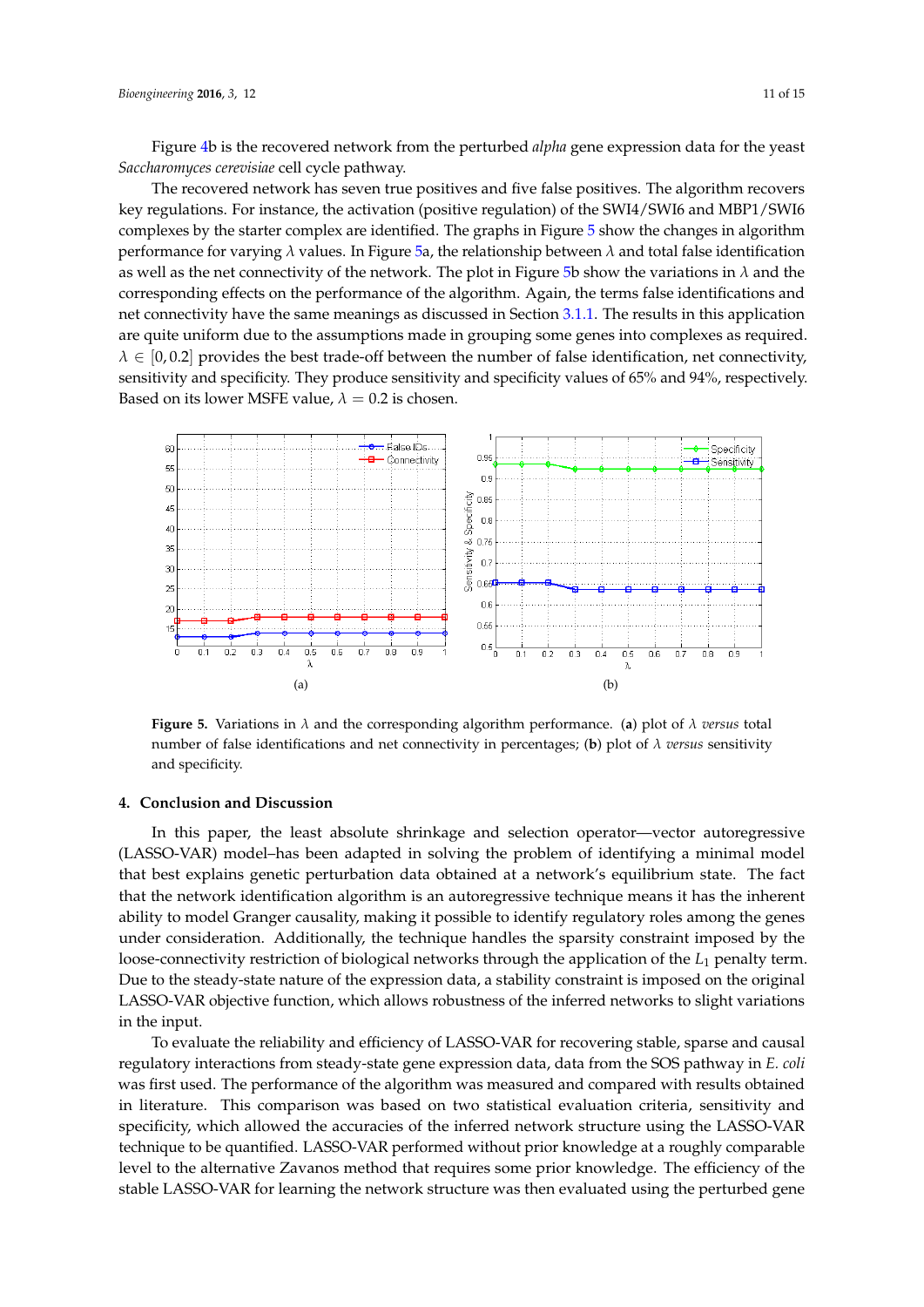expression data of 14 genes in yeast *Saccharomyces cerevisiae* cell cycle reported in [\[41\]](#page-13-20). The network inferred from the yeast data by LASSO-VAR is compared with the known network from the cell cycle pathway of the yeast *Saccharomyces cerevisiae* using the evaluation criteria: sensitivity and specificity. Results showed the ability of the identification algorithm to infer the regulatory network for the cell cycle pathway.

The surge of large biological data sets [\[43](#page-13-22)[,44\]](#page-13-23) and the aggressive efforts at methods for ontology-driven annotation and data modeling [\[45,](#page-13-24)[46\]](#page-14-0) have helped to provide opportunities for a more objective and reproducible basis for analysis. The formulation of our pathway recovery analysis model fulfills those criteria necessary for it to be highly scalable with data for biological networks by: (1) avoiding the context-limiting aspects of *a priori* knowledge and presumptions of frequentist-type statistics which are difficult to implement based on the inherent sparsity of biological networks; and (2) being strictly data-driven in matrix-based numerical forms with one controlling parameter—*i.e.*, being outside of subjective standards of knowledge and curation. The criterion for stability as we investigate it as a necessary condition for steady-state data, although seemingly trivial, is nonetheless fundamental for how structural and functional robust aspects for pathways are identified. In general, scoring outcomes from our methodology identified key mechanisms of pathways through a scoring gradient. We expect there to be significant dividends from this approach that go beyond our initial usage of a reference database for tallying of true *versus* false results. The quantitative support underlying false positive and false negative results for the target model may aid in the development and testing of new hypotheses, or quality control measures, agendas that are important in large-scale investments into empirical data collection such as for perturbation studies.

Canonical pathways provide well-vetted models that have a deep legacy in empirical published studies [\[46,](#page-14-0)[47\]](#page-14-1). It is still the case, however, that uncharted dynamics and natural variation go beyond the limited range of studied organisms and would furthermore impact predictive modeling even for the two chosen models of this study for which knowledge remains limited [\[48,](#page-14-2)[49\]](#page-14-3). For instance, synchronization of expression across multiple genes is likely lost following its initial measurement at a starting point of an experimental assay. The gain or loss of known interactions as input data would furthermore be expected to impact the predictive power of LASSO-VAR. There is, therefore, a need to more systematically study LASSO-VAR across these frontier contexts involving a larger number of simulated and empirical data sets. This would in particular aid the empirical study of computational performance, beyond theoretical expectations for restricting the parameter space through the penalty parameter [\[27\]](#page-13-6). This would also provide a robust capacity for selecting which genes to base a model upon and for constructing the analysis in a way that separates initialization and training from forecast evaluation, to guide contrasting modes of usage for how LASSO-VAR could be used in supervised *versus* unsupervised modes of analytical evaluations. As multiple gene expression data resources and annotations may be harnessed for this effort [\[50–](#page-14-4)[53\]](#page-14-5), it remains an essential next step to identify computational and theoretical limits for objectively inferring GRN configurations based on input data complexity and sizes. The overall outcome for such an effort would help resolve the lack of overlap between pathway databases and approaches to analytical treatment, both with respect to content [\[50,](#page-14-4)[54\]](#page-14-6) and foundational criteria such as how to define start and stop points for individual pathways [\[50\]](#page-14-4). Future usage of this approach could identify pathways for assembly and disassembly of differentially constructed multicomponent cellular objects recovered at the same point of time. Such usage of cellular component data to infer subunit associations would add to the explanatory potential of this algorithm, and help to guard against the *post hoc, ergo propter hoc* fallacy for how changes in cellular composition would otherwise be inferred from analyses conducted only upon time series.

**Acknowledgments:** The authors wish to acknowledge Michael Zavlanos for making the source codes to his genetic network identification algorithm available. His source package has been modified and used in this work. This work is partially supported by the National Science Foundation (NSF) under Cooperative Agreement No. CCF-1029731. In addition, the third and the fifth authors would like to acknowledge the support from the Air Force Research Laboratory and Office of the Secretary of Defense (OSD) for sponsoring this research under agreement number FA8750-15-2-0116. The views and conclusions contained herein are those of the authors and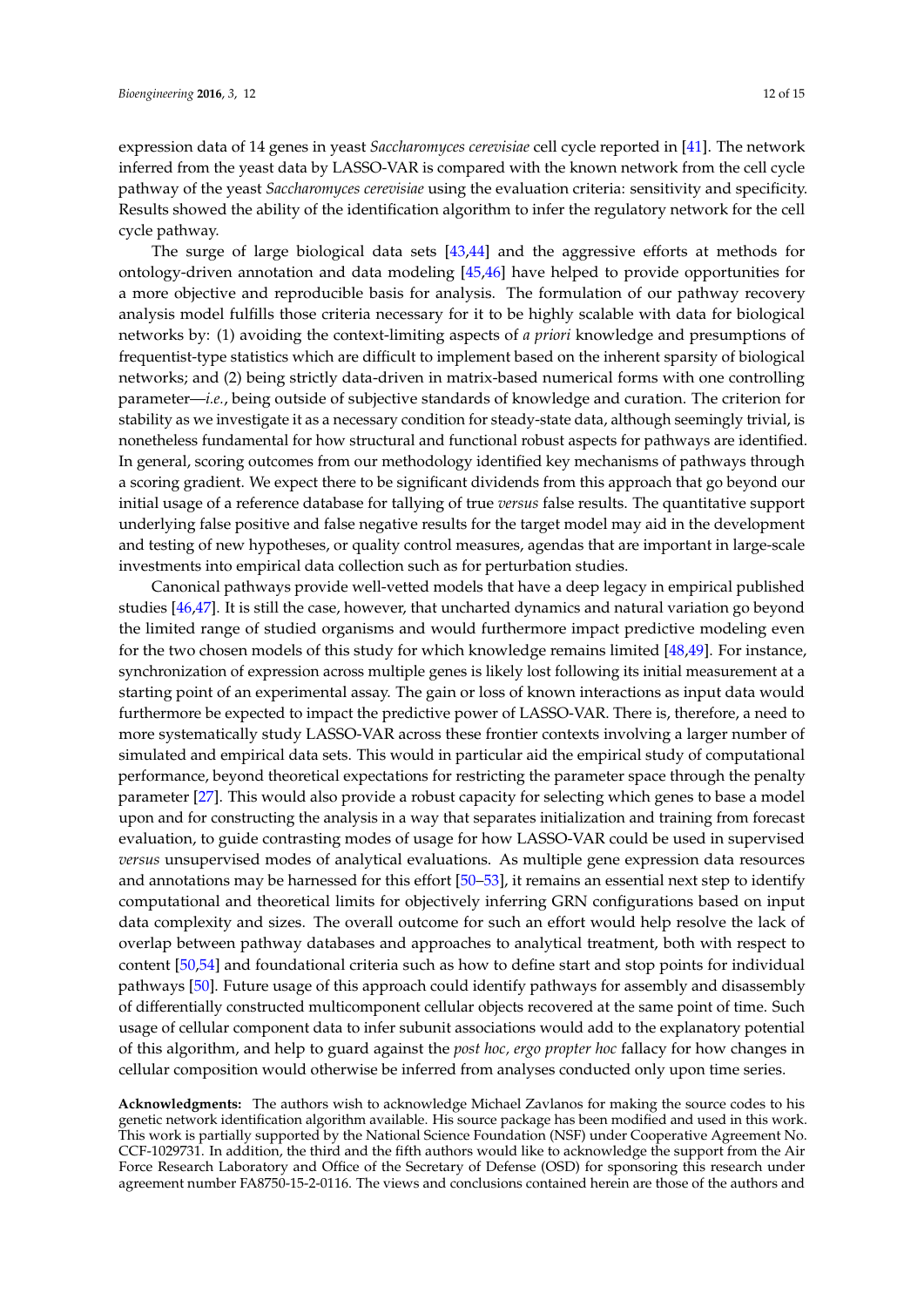should not be interpreted as necessarily representing the official policies or endorsements, either expressed or implied, of the Air Force Research Laboratory, OSD, NSF or the U.S. Government.

**Author Contributions:** Joy Edward Larvie has made substantial contributions to the conception and design of the study, analysis and interpretation of biological data. Mohammad Gorji Sefidmazgi has made substantial contributions to the analysis and interpretation of mathematical results. Joy Edward Larvie and Mohammad Gorji Sefidmazgi have been involved in drafting the manuscript. Abdollah Homaifar and Ali Karimoddini have critically read and revised the manuscript for important mathematical content. Scott Harrison and Anthony Guiseppi-Elie have provided critical biological interpretation to the results and have critically read and revised the manuscript for analytical utility. All authors read and approved the final manuscript.

**Conflicts of Interest:** The authors declare no conflict of interest.

# **References**

- <span id="page-12-0"></span>1. Quackenbush, J. Computational analysis of microarray data. *Nat. Rev. Genet.* **2001**, *2*, 418–427.
- <span id="page-12-1"></span>2. Michailidis, G.; d'Alché Buc, F. Autoregressive models for gene regulatory network inference: Sparsity, stability and causality issues. *Math. Biosci.* **2013**, *246*, 326–334.
- <span id="page-12-2"></span>3. Hasty, J.; McMillen, D.; Isaacs, F.; Collins, J.J. Computational studies of gene regulatory networks: In numero molecular biology. *Nat. Rev. Genet.* **2001**, *2*, 268–279.
- <span id="page-12-3"></span>4. Margolin, A.A.; Nemenman, I.; Basso, K.; Wiggins, C.; Stolovitzky, G.; Favera, R.D.; Califano, A. ARACNE: an algorithm for the reconstruction of gene regulatory networks in a mammalian cellular context. *BMC Bioinform.* **2006**, *7*, S7.
- <span id="page-12-4"></span>5. Stark, C.; Breitkreutz, B.J.; Reguly, T.; Boucher, L.; Breitkreutz, A.; Tyers, M. BioGRID: A general repository for interaction datasets. *Nucleic Acids Res.* **2006**, *34*, D535–D539.
- <span id="page-12-5"></span>6. Edgar, R.; Domrachev, M.; Lash, A.E. Gene Expression Omnibus: NCBI gene expression and hybridization array data repository. *Nucleic Acids Res.* **2002**, *30*, 207–210.
- <span id="page-12-6"></span>7. Tegnér, J.; Yeung, M.K.S.; Hasty, J.; Collins, J.J. Reverse engineering gene networks: Integrating genetic perturbations with dynamical modeling. *PNAS* **2003**, *100*, 5944–5949.
- <span id="page-12-7"></span>8. Gardner, T.S.; Di Bernardo, D.; Lorenz, D.; Collins, J.J. Inferring genetic networks and identifying compound mode of action via expression profiling. *Science* **2003**, *301*, 102–105.
- <span id="page-12-8"></span>9. Chai, L.E.; Loh, S.K.; Low, S.T.; Mohamad, M.S.; Deris, S.; Zakaria, Z. A review on the computational approaches for gene regulatory network construction. *Comput. Biol. Med.* **2014**, *48*, 55–65.
- <span id="page-12-9"></span>10. Lopes, F.M.; de Oliveira, E.A.; Cesar, R.M. Inference of gene regulatory networks from time series by Tsallis entropy. *BMC Syst. Biol.* **2011**, *5*, 61.
- <span id="page-12-10"></span>11. Wang, Y.X.R.; Huang, H. Review on statistical methods for gene network reconstruction using expression data. *J. Theor. Biol.* **2014**, *362*, 53–61.
- <span id="page-12-11"></span>12. Polynikis, A.; Hogan, S.J.; di Bernardo, M. Comparing different ODE modelling approaches for gene regulatory networks. *J. Theor. Biol.* **2009**, *261*, 511–530.
- <span id="page-12-12"></span>13. De Jong, H. Modeling and simulation of genetic regulatory systems: a literature review. *J. Comput. Biol.* **2002**, *9*, 67–103.
- <span id="page-12-13"></span>14. Hecker, M.; Lambeck, S.; Toepfer, S.; van Someren, E.; Guthke, R. Gene regulatory network inference: Data integration in dynamic models—A review. *Biosystems* **2009**, *96*, 86–103.
- <span id="page-12-14"></span>15. Ahmad, J.; Bourdon, J.; Eveillard, D.; Fromentin, J.; Roux, O.; Sinoquet, C. Temporal constraints of a gene regulatory network: Refining a qualitative simulation. *Biosystems* **2009**, *98*, 149–159.
- <span id="page-12-15"></span>16. Someren, E.V.; Wessels, L.; Backer, E.; Reinders, M. Genetic network modeling. *Pharmacogenomics* **2002**, *3*, 507–525.
- 17. Hartemink, A.J. Reverse engineering gene regulatory networks. *Nat. Biotechnol.* **2005**, *23*, 554–555.
- 18. Yeung, M.S.; Tegnér, J.; Collins, J.J. Reverse engineering gene networks using singular value decomposition and robust regression. *Proc. Natl. Acad. Sci. USA* **2002**, *99*, 6163–6168.
- <span id="page-12-16"></span>19. Wang, Y.; Joshi, T.; Zhang, X.S.; Xu, D.; Chen, L. Inferring gene regulatory networks from multiple microarray datasets. *Bioinformatics* **2006**, *22*, 2413–2420.
- <span id="page-12-17"></span>20. Karlebach, G.; Shamir, R. Modelling and analysis of gene regulatory networks. *Nat. Rev. Mol. Cell Biol.* **2008**, *9*, 770–780.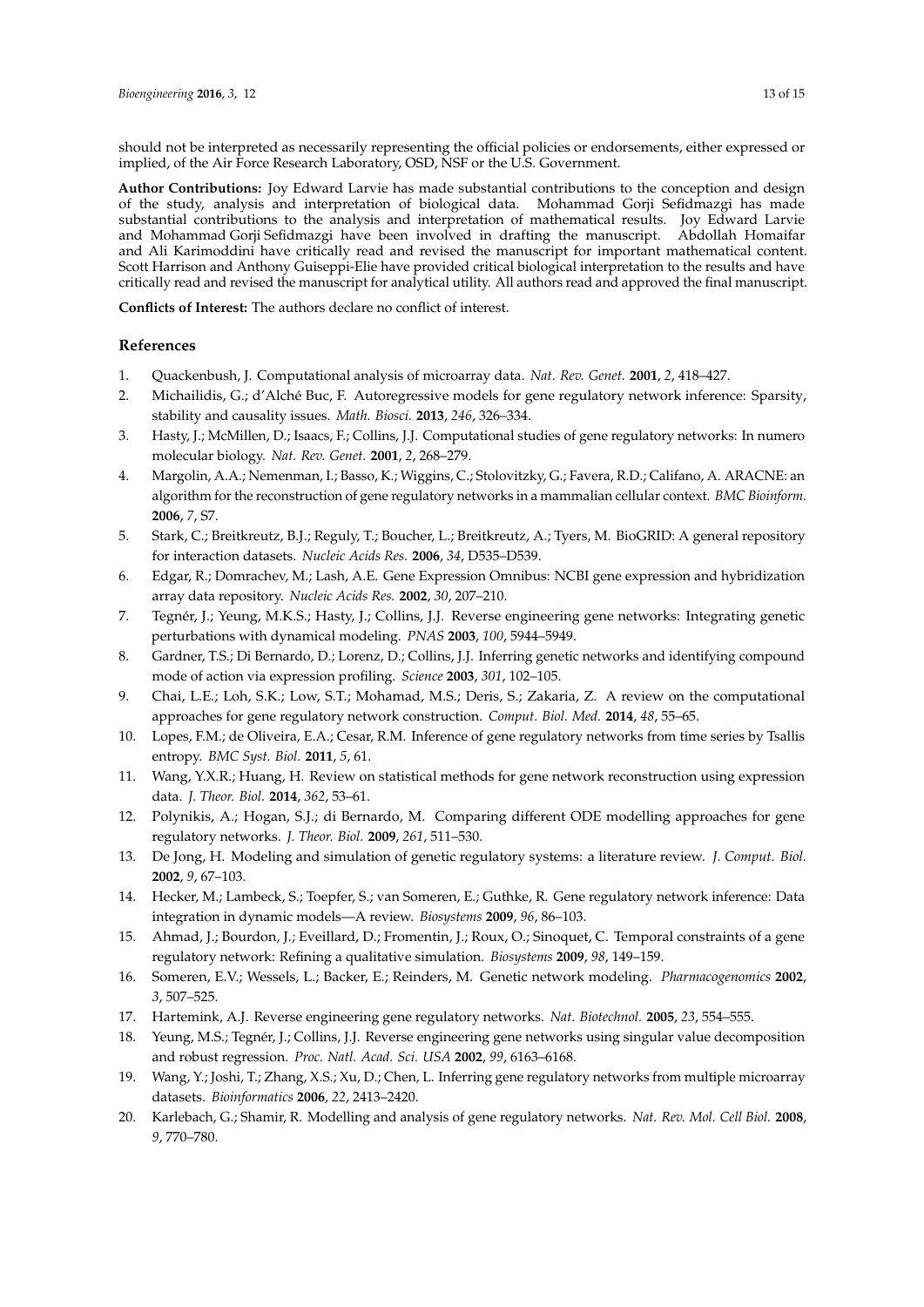- <span id="page-13-0"></span>21. Kordmahalleh, M.M.; Sefidmazgi, M.G.; Homaifar, A.; Karimoddini, A.; Guiseppi-Elie, A.; Graves, J.L. Delayed and Hidden Variables Interactions in Gene Regulatory Networks. In Proceedings of the 2014 IEEE International Conference on Bioinformatics and Bioengineering (BIBE), Boca Raton, FL, USA, 10–12 November 2014; pp. 23–29.
- <span id="page-13-1"></span>22. D'haeseleer, P.; Liang, S.; Somogyi, R. Genetic network inference: From co-expression clustering to reverse engineering. *Bioinformatics* **2000**, *16*, 707–726.
- <span id="page-13-2"></span>23. Kauffman, S. Metabolic stability and epigenesis in randomly constructed genetic nets. *J. Theor. Biol.* **1969**, *22*, 437–467.
- <span id="page-13-3"></span>24. Bornholdt, S. Less is more in modeling large genetic networks. *Science* **2005**, *310*, 449.
- <span id="page-13-4"></span>25. Friedman, N.; Linial, M.; Nachman, I.; Pe'er, D. Using Bayesian networks to analyze expression data. *J. Comput. Biol.* **2000**, *7*, 601–620.
- <span id="page-13-5"></span>26. Zavlanos, M.M.; Julius, A.A.; Boyd, S.P.; Pappas, G.J. Inferring stable genetic networks from steady-state data. *Automatica* **2011**, *47*, 1113–1122.
- <span id="page-13-6"></span>27. Nicholson, W.; Matteson, D.; Bien, J. *Structured Regularization for Large Vector Autoregression*; Technical report; Cornell University: Ithaca, NY, USA, 2014.
- <span id="page-13-7"></span>28. Larvie, J.E.; Gorji, M.S.; Homaifar, A. Inferring stable gene regulatory networks from steady-state data. In Proceedings of the 2015 41st Annual Northeast Biomedical Engineering Conference (NEBEC), Troy, NY, USA, 17–19 April 2015; pp. 1–2.
- <span id="page-13-8"></span>29. Fujita, A.; Sato, J.R.; Garay-Malpartida, H.M.; Yamaguchi, R.; Miyano, S.; Sogayar, M.C.; Ferreira, C.E. Modeling gene expression regulatory networks with the sparse vector autoregressive model. *BMC Syst. Biol.* **2007**, *1*, 39.
- <span id="page-13-9"></span>30. Lütkepohl, H. *New Introduction to Multiple Time Series Analysis*; Springer: Berlin, Germany, 2007.
- <span id="page-13-10"></span>31. Mukhopadhyay, N.D.; Chatterjee, S. Causality and pathway search in microarray time series experiment. *Bioinformatics* **2007**, *23*, 442–449.
- <span id="page-13-11"></span>32. Granger, C.W.J. Investigating Causal Relations by Econometric Models and Cross-Spectral Methods. *Econometrica* **1969**, *37*, 424–438.
- <span id="page-13-12"></span>33. Hsu, N.J.; Hung, H.L.; Chang, Y.M. Subset selection for vector autoregressive processes using Lasso. *Comput. Stat. Data Anal.* **2008**, *52*, 3645 – 3657.
- <span id="page-13-13"></span>34. Chen, J. Sufficient conditions on stability of interval matrices: connections and new results. *IEEE Trans. Autom. Control* **1992**, *37*, 541–544.
- <span id="page-13-14"></span>35. Rajapakse, J.C.; Mundra, P.A. Stability of building gene regulatory networks with sparse autoregressive models. *BMC Bioinform.* **2011**, *12*, S17.
- <span id="page-13-15"></span>36. CVX Research Inc. CVX: Matlab Software for Disciplined Convex Programming, Version 2.0, 2012. Available online: <http://cvxr.com/cvx> (accessed on 15 October 2015).
- <span id="page-13-16"></span>37. De Muth, J. *Basic Statistics and Pharmaceutical Statistical Applications*, 2nd ed.; Pharmacy Education Series, Taylor & Francis: Boca Raton, FL, USA, 2006.
- <span id="page-13-17"></span>38. Spellman, P.T.; Sherlock, G.; Zhang, M.Q.; Iyer, V.R.; Anders, K.; Eisen, M.B.; Brown, P.O.; Botstein, D.; Futcher, B. Comprehensive Identification of Cell Cycle-regulated Genes of the Yeast Saccharomyces cerevisiae by Microarray Hybridization. *Mol. Biol. Cell* **1998**, *9*, 3273–3297.
- <span id="page-13-18"></span>39. The Yeast Cell Cycle Analysis Database. Available online: [http://genome-www.stanford.edu/cellcycle/](http://genome-www.stanford.edu/cellcycle/data/rawdata/combined.txt) [data/rawdata/combined.txt](http://genome-www.stanford.edu/cellcycle/data/rawdata/combined.txt) (accessed on 15 November 2015).
- <span id="page-13-19"></span>40. Lodish, H. *Molecular Cell Biology*, 5th ed.; W. H. Freeman: New York, NY, USA, 2003.
- <span id="page-13-20"></span>41. KEGG PATHWAY: map04111. Available online: [http://www.genome.jp/dbget-bin/www\\_bget?map04111](http://www.genome.jp/dbget-bin/www_bget?map04111) (accessed on 27 April 2015).
- <span id="page-13-21"></span>42. Kim, S.Y.; Imoto, S.; Miyano, S. Inferring gene networks from time series microarray data using dynamic Bayesian networks. *Brief. Bioinform.* **2003**, *4*, 228–235.
- <span id="page-13-22"></span>43. Schatz, M.; Langmead, B. The DNA data deluge. *IEEE Spectr.* **2013**, *50*, 28–33.
- <span id="page-13-23"></span>44. Barrett, T. Gene Expression Omnibus (GEO). Available online: http://www.ncbi.nlm.nih.gov/geo/ (accessed on 15 October 2015).
- <span id="page-13-24"></span>45. Gene Ontology Consortium. Gene Ontology Consortium: going forward. *Nucleic Acids Res.* **2015**, *43*, D1049–D1056.